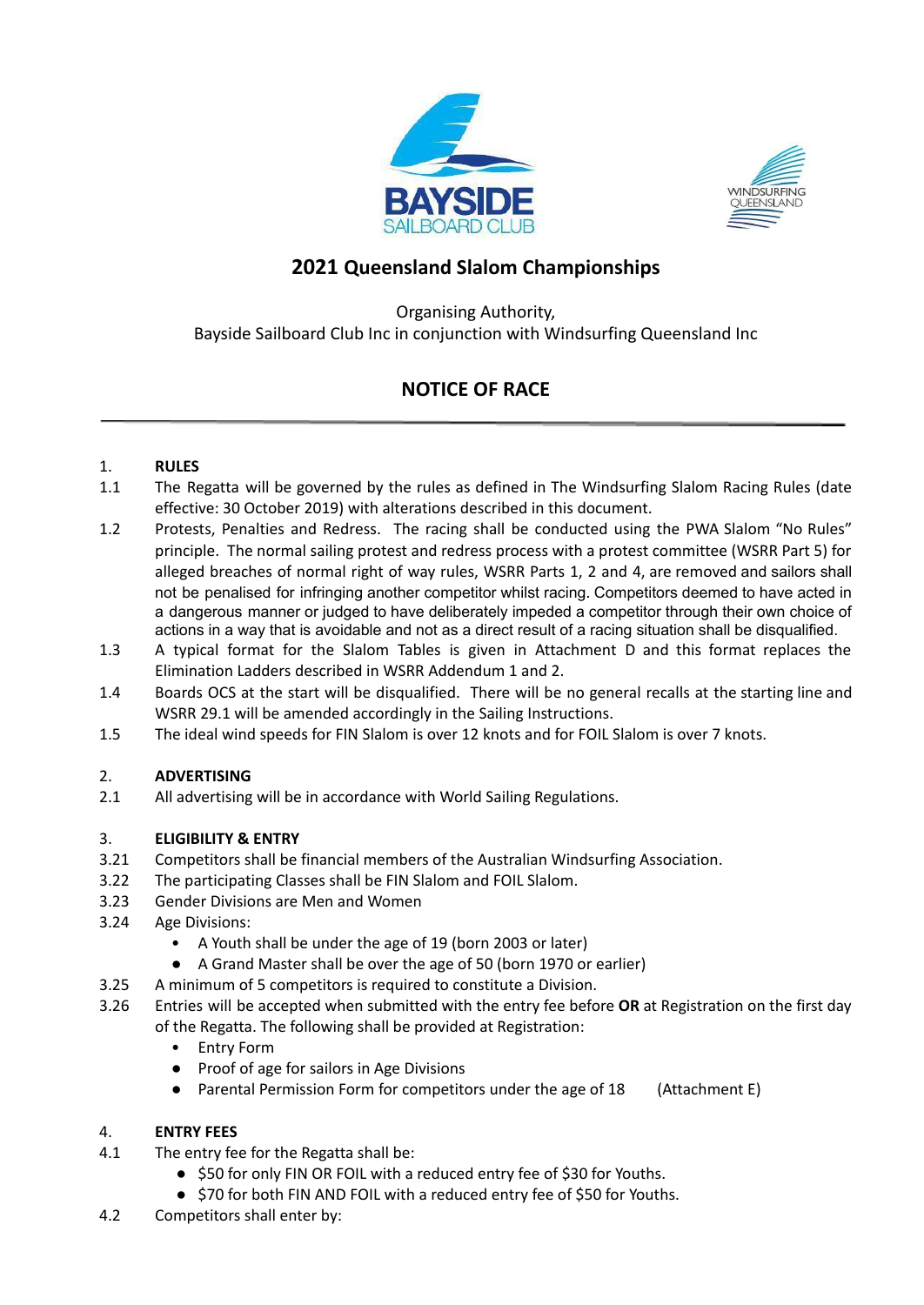• **EITHER** by completing the online entry form, Attachment A, emailing it to [info@baysidesailboards.com.au](mailto:info@baysidesailboards.com.au) and paying the entry fee by a bank transfer to Bayside Sailboards (account details below) by the closing date of Wednesday, 21<sup>st</sup> October 2020.

| <b>Bank Name:</b> | Suncorp            |                                       |
|-------------------|--------------------|---------------------------------------|
| Acc Name:         | Bayside Sailboards |                                       |
| BSB:              | 484-799            |                                       |
| Acc number:       | 029710841          |                                       |
| Reference:        | QSC Name           | ;(QLD Slalom Championship  your Name) |
|                   |                    |                                       |

• **OR** as in clause 3.6 above, pay in person during Registration on the first day of the Regatta along with the completed Entry Form.

### 5. **SCHEDULE**

- 5.1 The Regatta will be scheduled over two days on the weekend Saturday,  $6<sup>th</sup>$  November 2021 and Sunday, 7<sup>th</sup> November 2021.
- 5.2 If the wind forecast for this weekend is unsuitable, alternative reserve Regatta dates are as follows:
	- Saturday, 13<sup>th</sup> November 2021 and Sunday, 14<sup>th</sup> November 2021; or
	- Saturday,  $20^{th}$  November 2020 and Sunday,  $21^{st}$  November 2021
- 5.3 Confirmation of Regatta dates will be updated on the Bayside Sailboard website on the Wednesday prior to the weekend.
- 5.4 The Schedule on the weekend of the Regatta is as follows: -

| Saturday | Dav 1 | Registration                  | $08:30 - 10:00$ |
|----------|-------|-------------------------------|-----------------|
|          |       | <b>Competitors Briefing</b>   | 10:00           |
|          |       | First possible warning signal | 11:00           |
| Sunday   | Day 2 | <b>Competitors Briefing</b>   | 09:00           |
|          |       | First possible warning signal | 10:00           |

- 5.5 On the last day of racing no warning signal will be made after 1600 hours.
- 5.6 The prize giving will be held as soon as reasonably possible after the completion of racing.

#### 6. **EQUIPMENT**

6.1 Equipment Rules for FIN Slalom and FOIL Slalom are described in Attachment B.

### 7. **SAILING INSTRUCTIONS**

7.1 The Sailing instructions will be available one week prior to the first possible race dates. Registered competitors will receive a notification through Team App and their nominated email. All others will find the Sailing Instructions on the Bayside Sailboards website and Facebook page.

#### 8. **VENUE**

- 8.1 The rigging area and Regatta office will be at Windsurfing Centre of Excellence, Royal Queensland Yacht Squadron - 578 Royal Esplanade, Manly QLD 4179
- 8.2 Non members of RQYS can arrange a RQYS Day Pass Sailing Membership at RQYS Reception. This Pass gives access through the gates to the rigging area and allows sailors to use the facilities including toilets and showers. As an alternative, sailors can park in Davenport Drive and rig on the foreshore outside the fence adjacent to the RQYS Windsurfing Centre of Excellence.
- 8.3 The racing will be held on the waters of Waterloo Bay generally south of the Manly Boat Harbour leads as shown in Attachment C.

### **9. SAFETY REGULATIONS**

- 9.1 Competitors shall wear, whilst afloat, a lifejacket/personal flotation device that complies with a standard equivalent to those listed in AS Special Regulations 5.01 Lifejackets.
- 9.2 Competitors in the FOIL Slalom Class shall wear a helmet that shall be to the minimum standard EN1385, EN1077, EN 966, ASTM 2040, Snell S98 or equivalent.
- 9.3 Covid-19 Requirements. As per RQYS COVID Safe Plan and Queensland Health directive, RQYS is required to collect details of every participant including members and visitors for contact tracing.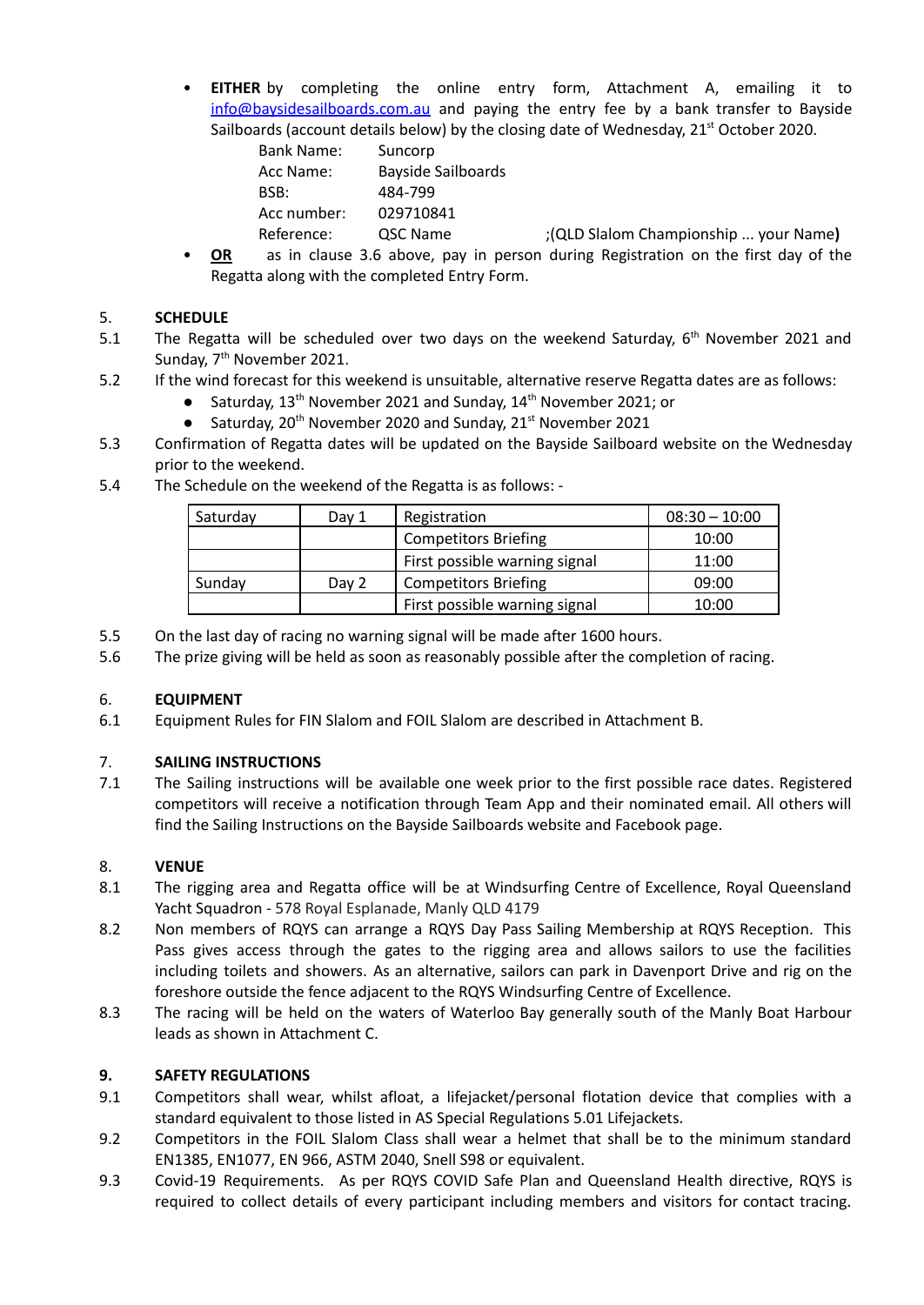There are QR Codes on display for this purpose around the Squadron or there is a Covid-19 Register located at the RQYS reception.

### **10. COURSES**

10.1 The courses to be sailed will be Figure of Eight Slalom or Downwind Slalom generally in accordance with WSRR Addendum 3. The target times for races will be 5 minutes.

### **11. SCORING & SLALOM TABLES**

- 11.1 The Slalom Regatta shall consist of one or more Slalom Tables. An example of a Slalom Table from a similar event is shown in Attachment D. The number of Heats in each Round of the Slalom Table is dependent of the number of entries. All sailors shall compete in one heat in each Round of the Slalom Table; this Regatta does not use Elimination Ladders. After a Slalom Table is completed, points shall be awarded based on the sailor's finishing position in Heats of the last Round as shown in the example.
- 11.2 Scoring for the Regatta shall be in accordance with WSRR Appendix A. In interpreting Appendix A, the text "elimination" shall be replaced with "Slalom Table".
- 11.3 One Slalom Table is required to be completed to constitute a series.

### **12. PRIZES**

- 12. Prizes will be awarded as follows:
	- $\bullet$  Fin Slalom  $1^{st}$  Man and  $1^{st}$  Woman
	- Foil Slalom 1  $1<sup>st</sup>$  Man and  $1<sup>st</sup>$  Woman
	- $\bullet$  1<sup>st</sup> Youth and 1<sup>st</sup> Grand Master

### 13. **DISCLAIMER OF LIABILITY & RISK STATEMENT**

- 13.1 Competitors participate in the Regatta entirely at their own risk. The Organizing Authority and Windsurfing Queensland will not accept any liability for material damage or personal injury or death sustained in conjunction with or prior to, during, or after the Regatta.
- 13.2 Rule 4 of the WSRR states: "The responsibility for a board's decision to participate in a race or to continue to race is hers alone." Sailing is by its nature an unpredictable sport and therefore inherently involves an element of risk. By taking part in the Regatta, each competitor agrees and acknowledges that:
- 13.3 They are aware of the inherent element of risk involved in the sport and accept responsibility for the exposure of themselves and their board to such inherent risk whilst taking part in the Regatta;
- 13.4 They are responsible for the safety of themselves, their board and their other property whether afloat or ashore;
- 13.5 They accept responsibility for any injury, damage or loss to the extent caused by their own actions or omissions;
- 13.6 Their board and equipment is in good order, equipped to sail in the Regatta and they are fit to participate;
- 13.7 The provision of a race management team, patrol boats and other officials and volunteers by the race organizer does not relieve them of their own responsibilities;
- 13.8 The provision of patrol boat cover is limited to such assistance, particularly in extreme weather conditions, as can be practically provided in the circumstances;
- 13.9 The fact that the Race Committee conducts inspections, or not, of a board and equipment does not reduce the responsibilities of each competitor set out in this Notice of Race.

### 14. **INSURANCE**

- 14.1 Each participating competitor and coach/support boat driver shall be insured with valid third-party liability insurance with a minimum cover of \$10 million per incident or the equivalent.
- 14.2 Members of AWA through their respective state class association automatically have their coverage. AWA Membership of competitors will be checked at Registration.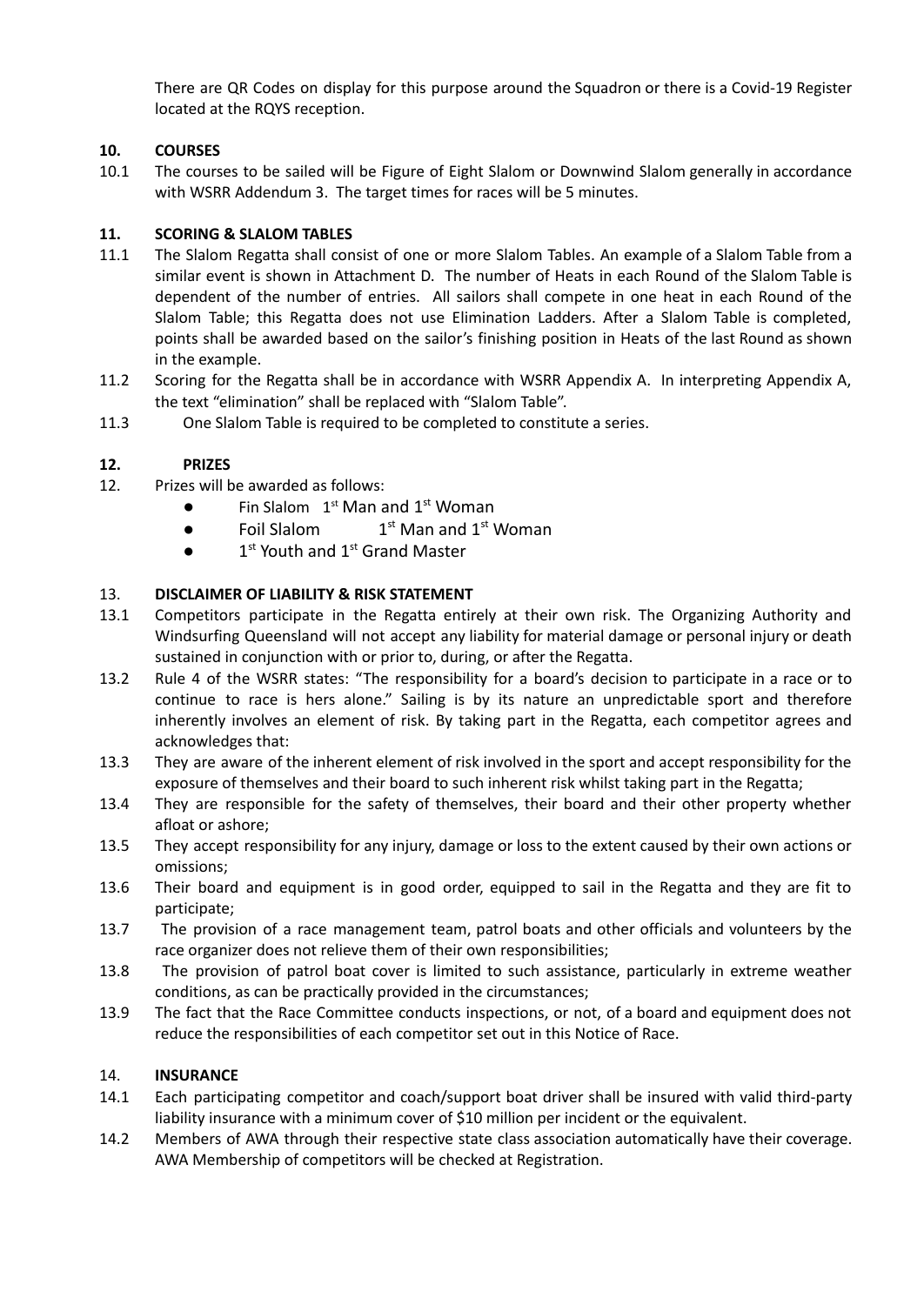## 15. **FURTHER INFORMATION**

15.1 For further information please contact Mitchell Pearson.<br>email: info@baysidesailboards.com.au

[info@baysidesailboards.com.au](mailto:info@baysidesailboards.com.au) mobile: 0439 650 412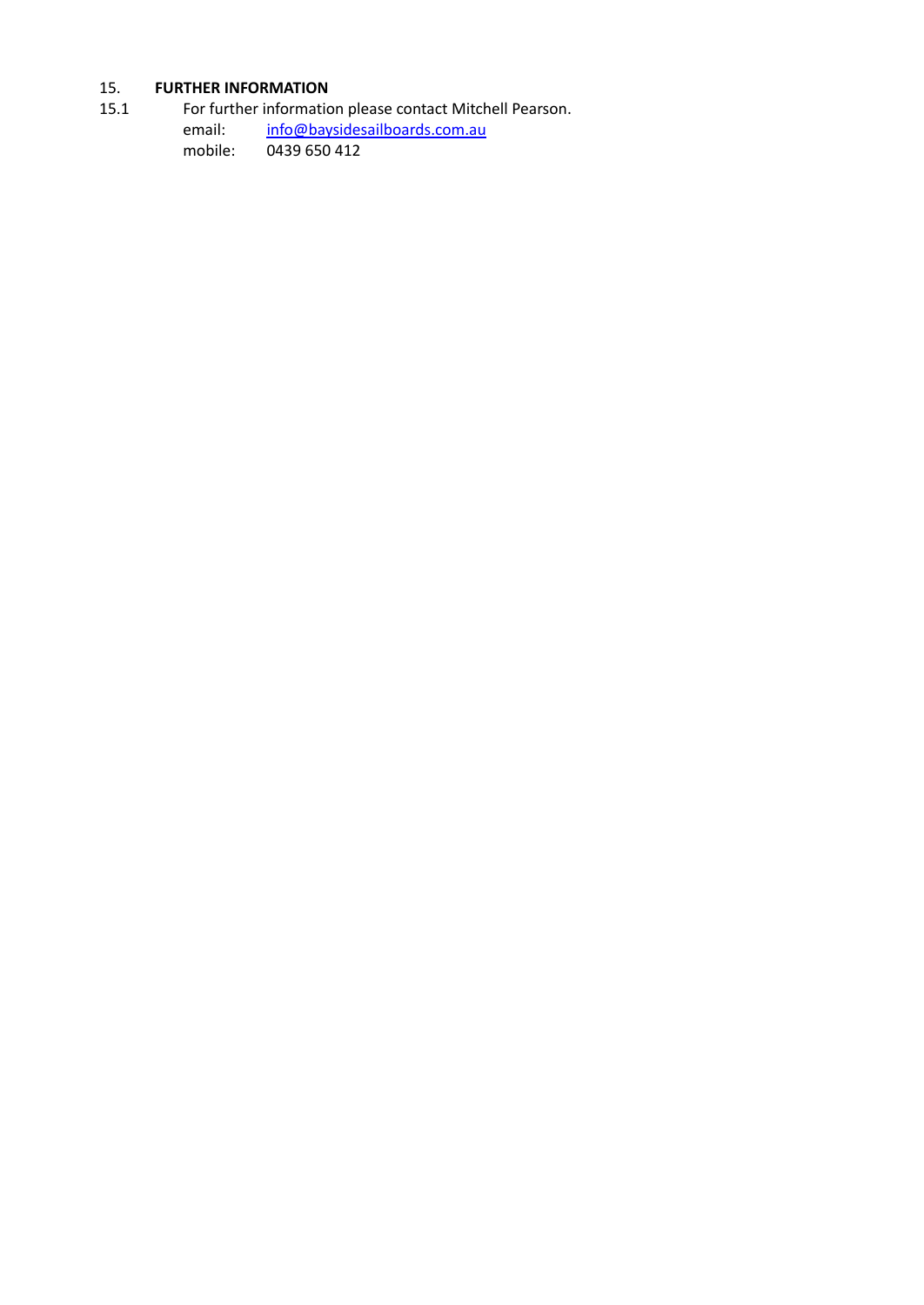



## **2021 Queensland Slalom Championships ENTRY FORM and DECLARATION**

| <b>SAIL No</b>  |  |               |                                                                |
|-----------------|--|---------------|----------------------------------------------------------------|
| <b>NAME</b>     |  |               |                                                                |
| <b>CLASS</b>    |  |               | (FIN Slalom / FOIL Slalom)                                     |
| <b>YEAR</b>     |  |               | (Year of Birth for Sailors in Youth or Grand Masters Division) |
| <b>ADDRESS</b>  |  |               |                                                                |
| <b>EMAIL</b>    |  | <b>MOBILE</b> |                                                                |
| <b>BOARD#1</b>  |  |               |                                                                |
| <b>BOARD#2</b>  |  |               |                                                                |
| <b>SAIL #1</b>  |  |               |                                                                |
| <b>SAIL #2</b>  |  |               |                                                                |
| <b>SAIL #3</b>  |  |               |                                                                |
| <b>FOIL SET</b> |  |               |                                                                |

Equipment [manufacturer model size] eg, Board #1 Starboard iSonic 72 Sail #1 Severne Mach 2 7.8m2

#### **SAILOR'S DECLARATION and DISCLAIMER OF LIABILITY**

I confirm that my sailboard is an eligible entry under the terms of the Notice of Race. I agree to be bound by the *Windsurfing Slalom Racing Rules and by all other rules that govern this event.*

I acknowledge that Sailing is by its nature an unpredictable sport and I am aware of the inherent element of risk in the sport and accept responsibility for the exposure of myself and my equipment to such inherent risk whilst taking part in the event. I accept that I am solely responsible for the decision to participate in a race or to continue racing (rule 4 *WSRR).*

I accept that no responsibility will be accepted by Bayside Sailboard Club Inc and Windsurfing Queensland Inc including race officials or volunteers, or staff conducting the races or any person connected with the races for any liability for material damage or personal injury or death sustained in conjunction with or prior to, during, or after the event.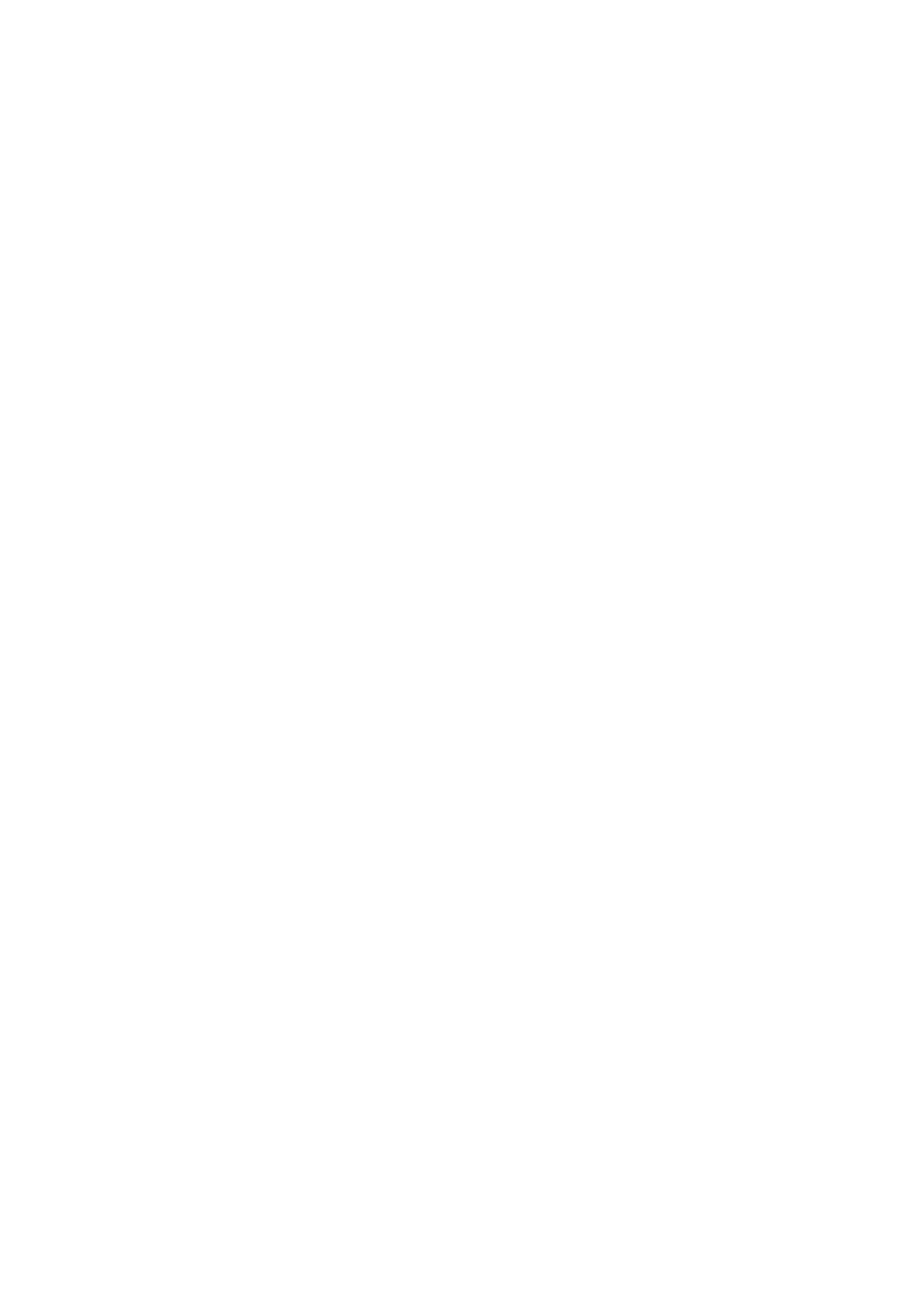### **ATTACHMENT B - EQUIPMENT RULES**

#### **FIN SLALOM**

A sailor may compete with two slalom boards and three sails. The maximum width of slalom boards is 85cms; Sails shall not exceed 10.0 sqm in area.

#### **FOIL SLALOM**

A sailor may compete with one board, the only restriction being that a board shall not exceed a beam width of 100.5 cm. All types of board are permitted – production boards and custom/prototype boards.

Three sails may be use during the event; sails shall not exceed 10.0 sqm in area.

One foil set may be used during the event; there is no restriction on the dimensions of the foil. One foil set is defined as: 1 mast; 2 fuselages; 2 pair of wings (2 front and 2 back).

### **ATTACHMENT C – COURSE AREA**

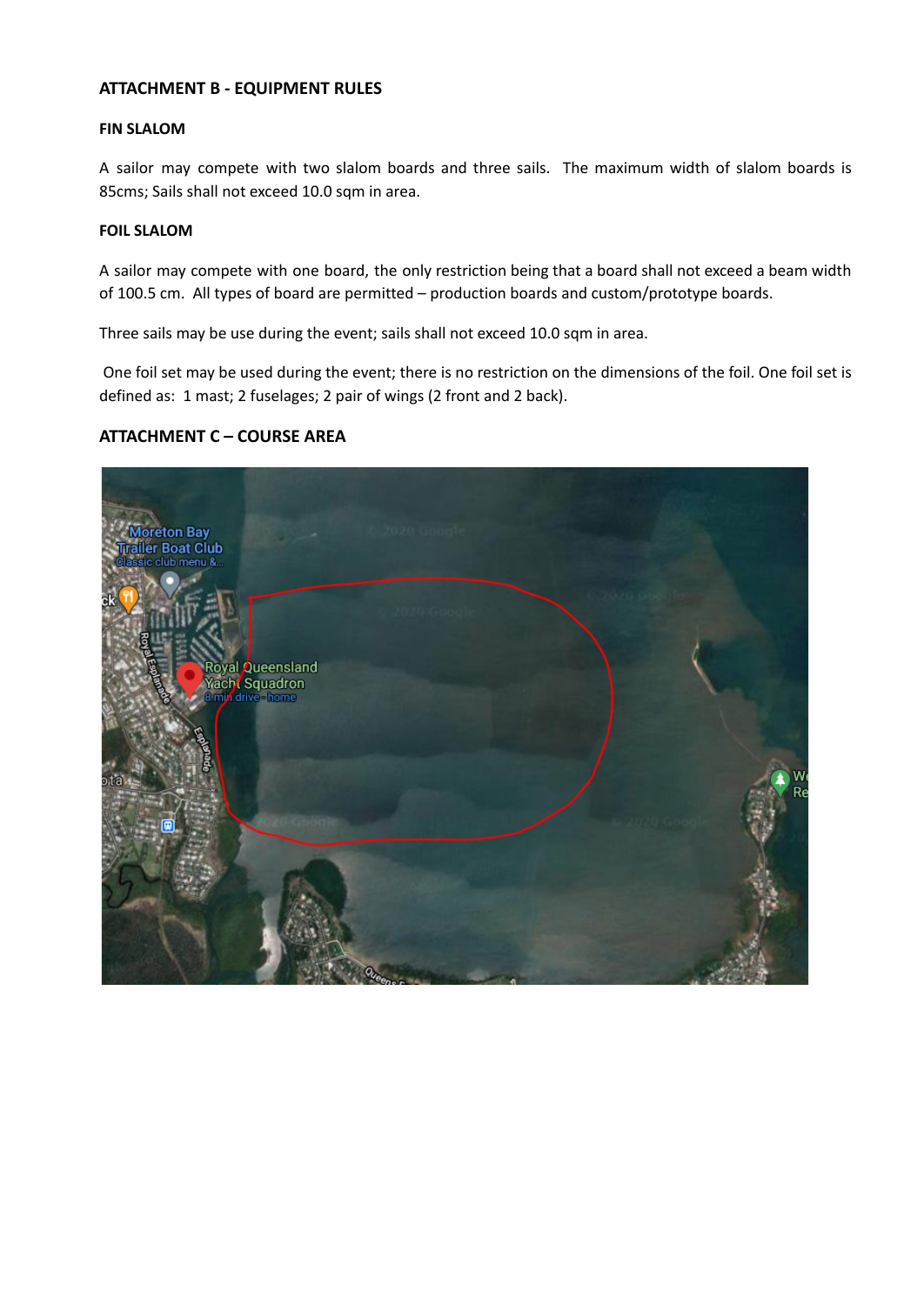#### ATTACHMENT D - SLALOM TABLE EXAMPLE

|   |                            | <b>ROUND1</b>                    |              |                 | <b>ROUND 2</b>                          |              |  |  |
|---|----------------------------|----------------------------------|--------------|-----------------|-----------------------------------------|--------------|--|--|
|   | <b>SAIL No</b>             | <b>SAILOR</b>                    | <b>PLACE</b> | <b>SAIL No</b>  | <b>SAILOR</b>                           | <b>PLACE</b> |  |  |
|   | F-499                      | <b>Max Gaubert</b>               | 1            | <b>AUS-71</b>   | Julien Ventalon                         | 1            |  |  |
| н | AUS-1212                   | <b>Jeff Davies</b>               | 2            | AUS-210         | <b>Brad Anderson</b>                    | 2            |  |  |
|   | <b>AUS-720</b>             | Murray Towndrow                  | 3            | F-499           | <b>Max Gaubert</b>                      | 3            |  |  |
|   | AUS-002                    | Karen Robertson                  | 4            | <b>AUS-720</b>  | Murray Towndrow                         | 4            |  |  |
|   | AUS-675                    | Chris Hobson                     | 5            | AUS-030         | Kaleb Smith                             | 5            |  |  |
|   | AUS-8                      | Lewis Pullen                     | 6            | <b>AUS-12</b>   | Mike Nelson                             | 6            |  |  |
|   | <b>AUS-85</b>              | Ian Wright                       | 7            | AUS-922         | Kelly Morgan                            | 7            |  |  |
|   | AUS-1103                   | Derryn Arthur                    | 8            | AUS-117         | John Kane                               | 8            |  |  |
|   | <b>AUS-332</b>             | <b>Bill Loneragan</b>            | 9            | <b>AUS-02</b>   | Dave Morehead                           | 9            |  |  |
|   |                            |                                  |              |                 |                                         |              |  |  |
|   | <b>AUS-210</b>             | <b>Brad Anderson</b>             | 1            | <b>AUS-83</b>   | <b>Glen Morrell</b>                     | 1            |  |  |
|   | <b>AUS-02</b>              | Dave Morehead                    | 2            | AUS-002         | Karen Robertson                         | 2            |  |  |
|   | AUS-030                    | Kaleb Smith                      | 3            | AUS-9           | <b>Bruce Healey</b>                     | 3            |  |  |
|   | AUS-099                    | <b>Josh Buxton</b>               | 4            | AUS-675         | Chris Hobson                            | 4            |  |  |
|   | AUS-1972                   | Michael Jones                    | 5            | AUS-1199        | Lara O'Brien                            | 5            |  |  |
|   | AUS-1199                   | Lara O'Brien                     | 6            | AUS-1133        | Shari O'Brien                           | 6            |  |  |
|   | <b>AUS-962</b>             | Michael Corkeron                 | 7            | AUS-1972        | Michael Jones                           | 7            |  |  |
|   | KA-8                       | <b>Tom Radis</b>                 | 8            | AUS-8           | Lewis Pullen                            | OCS          |  |  |
|   | AUS-173                    | James Farley                     | 9            | AUS-099         | <b>Josh Buxton</b>                      | OCS          |  |  |
|   | AUS-845                    | Joanne Byrne                     | 10           |                 |                                         |              |  |  |
|   | <b>AUS-71</b>              | <b>Julien Ventalon</b>           | 1            | AUS-1103        | Derryn Arthur                           | 1            |  |  |
|   | <b>AUS-922</b>             | Kelly Morgan                     | 2            | <b>AUS-85</b>   | lan Wright                              | 2            |  |  |
|   | <b>AUS-117</b>             | John Kane                        | 3            | <b>AUS-173</b>  | James Farley                            | 3            |  |  |
|   | <b>AUS-83</b>              | <b>Glen Morrell</b>              | 4            | <b>AUS-1212</b> | <b>Jeff Davies</b>                      | 4            |  |  |
|   | AUS-9                      | <b>Bruce Healey</b>              | 5            | AUS-845         | Joanne Byrne                            | 5            |  |  |
|   | AUS-1133                   | Shari O'Brien                    | 6            | AUS-332         | <b>Bill Loneragan</b>                   | 6            |  |  |
|   |                            |                                  | 7            |                 |                                         | 7            |  |  |
|   | AUS-1212                   | Jeff Davies                      |              | AUS-207         | Mitchell Golbach<br>Michael Corkeron    | 8            |  |  |
|   | KA-172                     | Dylan Tusler<br>Mitchell Golbach | 8<br>9       | AUS-962<br>KA-8 |                                         | OCS          |  |  |
|   | AUS-207<br><b>AUS-1158</b> | <b>Stuart Truscott</b>           | 10           |                 | <b>Tom Radis</b><br><b>Dylan Tusler</b> |              |  |  |
|   |                            |                                  |              | KA-172          |                                         | DNS          |  |  |

**AUS-466** 

**AUS-1158** 

Peter Clifford

**Stuart Truscott** 

**DNS** 

**DNS** 

31

 $31$ 

## **TABLE 3**